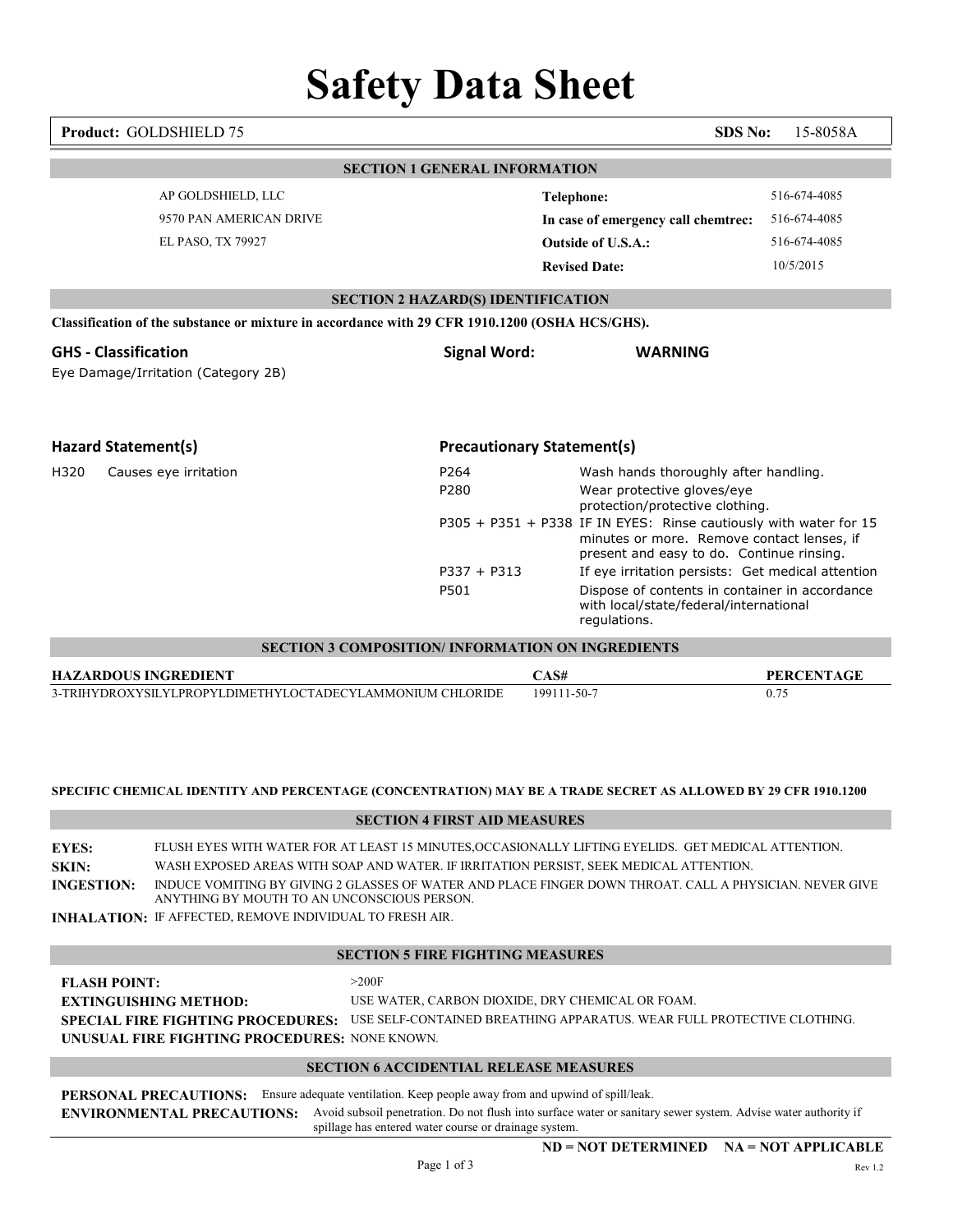# Safety Data Sheet

| Product: GOLDSHIELD 75<br><b>SDS No:</b><br>15-8058A<br>Use mechanical handling equipment. Soak up with inert absorbent material(e.g. sand, silica gel, acid binder, universal<br><b>METHODS FOR CLEAN UP:</b><br>binder, sawdust)<br>SPILL:<br>THE PRODUCT IS A LIQUID, IT SHOULD BE PICKED UP USING A SUITABLE ABSORBANT MATERIAL, THEN SHOVELED TO<br>SPILL SHOULD BE REPORTED TO THE APPROPRIATE LOCAL, STATE AND FEDERAL AUTHORITIES.<br><b>SECTION 7 HANDLING AND STORAGE</b><br>MATERIAL SHOULD BE STORED IN ITS OWN CONTAINER AND SHOULD ALWAYS BE KEPT COVERED<br><b>HANDLING AND STORAGE:</b><br>WHEN NOT IN USE.<br><b>SECTION 8 EXPOSURE CONTROLS AND PERSONAL PROTECTION</b><br>$\vee$ EYES<br>$\vee$ SKIN<br><b>☑ INGESTION</b><br><b>ROUTES OF EXPOSURE:</b><br>$\vee$ INHALATION<br>SYMPTOMS OR ACUTE HEALTH HAZARDS<br><b>EYES:</b><br>CAUSES EYE IRRITATION.<br>SKIN:<br>MAY CAUSE IRRITATION.<br><b>INGESTION:</b><br>MAY CAUSE GASTROINTESTINAL IRRITATION.<br><b>INHALATION:</b><br>MAY CAUSE IRRITATION OF NOSE, THROAT AND UPPER RESPIRATORY TRACT.<br><b>RESPIRATORY PROTECTION:</b> IF NEEDED, USE A NIOSH APPROVED RESPIRATOR.<br><b>VENTILATION</b><br>USE SUFFICIENT MECHANICAL(GENERAL)OR LOCAL EXHAUST.<br>PROTECTIVE EQUIPMENT:<br><b>WORK/HYGIENIC PRACTICES: AS WITH ALL INDUSTRIAL CHEMICALS, CARE SHOULD BE TAKEN TO AVOID CONTACT WITH EYES,</b><br>SKIN, AND CLOTHING. HANDS AND UNPROTECTED SKIN SHOULD BE THOROUGHLY WASHED AND<br>EXPOSED CLOTHING SHOULD BE LAUNDERED PER NORMAL CARE INSTRUCTIONS BEFORE REUSE<br><b>EXPOSURE LIMITS</b><br><b>LIMITS</b><br>3-TRIHYDROXYSILYLPROPYLDIMETHYLOCTADECYLAMMONIUM CHLORIDE<br>N/A<br><b>SECTION 9 PHYSICAL AND CHEMICAL PROPERTIES</b><br>PH:<br>$5.0 - 7.0$<br>AS IS<br>N/D<br><b>Evaporation Rate:</b><br><b>SOLUBILITY:</b><br><b>SOLUBLE IN WATER</b><br><b>Vapor Pressure:</b><br>N/D<br>SPECIFIC GRAVITY: 0.99-1.01<br><b>Vapor Density:</b><br>N/D<br><b>APPEARANCE:</b><br><b>CLEAR COLORLESS LIQUID</b><br><b>Auto Ignition Temperature:</b><br>N/A<br>Bod:<br>NO DATA<br>LEL:<br>N/A<br>NO DATA<br>Cod:<br>N/A<br>UEL:<br><b>SLIGHT FRAGRANCE</b><br>Odor:<br>VOC:<br>N/D<br><b>OdorThreshold:</b><br>N/D<br>>200F<br><b>FlashPoint:</b><br>${\rm N/D}$<br><b>MeltingPoint:</b><br>N/D<br><b>BoilingPoint:</b><br><b>SECTION 10 STABILITY AND REACTIVITY</b><br><b>STABLE</b><br><b>STABILITY:</b><br>WILL NOT OCCUR<br><b>HAZARDOUS POLYMERIZATION:</b><br><b>CARBON OXIDES</b><br><b>DECOMPOSITION PRODUCTS:</b><br><b>CONDITIONS AND MATERIALS TO AVOID: STRONG OXIDIZING AGENTS</b><br>SECTION 11 TOXICOLOGICAL INFORMATION<br>Page 2 of 3 | VENTILATE AREA, PERSONS PERFORMING CLEAN-UP SHOULD WEAR ADEQUATE PROTECTION EQUIPMENT. CONTAIN MATERIAL<br>BY DIKING THE AREA AROUND THE SPILL. IF THE PRODUCT IS IN A SOLID FORM, SHOVEL DIRECTLY INTO RECOVERY DRUMS. IF<br>RECOVERY DRUMS. IF THE MATERIAL IS RELEASED INTO THE ENVIRONMENT, THE USER SHOULD DETERMINE WHETHER THE<br>$\Box$ GLOVES $\Box$ FACESHIELD $\Box$ APRON $\Box$ GOGGLES $\Box$ IMPERVIOUS COVERALLS<br>CONTAMINATED CLOTHING SHOULD BE CHANGED PRIOR TO ANY DIRECT PERSONAL CONTACT. ALL<br>$ND = NOT DETERMINED$ $NA = NOT APPLICABLE$ |  |  |         |
|------------------------------------------------------------------------------------------------------------------------------------------------------------------------------------------------------------------------------------------------------------------------------------------------------------------------------------------------------------------------------------------------------------------------------------------------------------------------------------------------------------------------------------------------------------------------------------------------------------------------------------------------------------------------------------------------------------------------------------------------------------------------------------------------------------------------------------------------------------------------------------------------------------------------------------------------------------------------------------------------------------------------------------------------------------------------------------------------------------------------------------------------------------------------------------------------------------------------------------------------------------------------------------------------------------------------------------------------------------------------------------------------------------------------------------------------------------------------------------------------------------------------------------------------------------------------------------------------------------------------------------------------------------------------------------------------------------------------------------------------------------------------------------------------------------------------------------------------------------------------------------------------------------------------------------------------------------------------------------------------------------------------------------------------------------------------------------------------------------------------------------------------------------------------------------------------------------------------------------------------------------------------------------------------------------------------------------------------------------------------------------------------------------------------------------------------------------------------------------------------------------------------------------------------------------------------------------------------------------------------------------------------|----------------------------------------------------------------------------------------------------------------------------------------------------------------------------------------------------------------------------------------------------------------------------------------------------------------------------------------------------------------------------------------------------------------------------------------------------------------------------------------------------------------------------------------------------------------------|--|--|---------|
|                                                                                                                                                                                                                                                                                                                                                                                                                                                                                                                                                                                                                                                                                                                                                                                                                                                                                                                                                                                                                                                                                                                                                                                                                                                                                                                                                                                                                                                                                                                                                                                                                                                                                                                                                                                                                                                                                                                                                                                                                                                                                                                                                                                                                                                                                                                                                                                                                                                                                                                                                                                                                                                |                                                                                                                                                                                                                                                                                                                                                                                                                                                                                                                                                                      |  |  |         |
|                                                                                                                                                                                                                                                                                                                                                                                                                                                                                                                                                                                                                                                                                                                                                                                                                                                                                                                                                                                                                                                                                                                                                                                                                                                                                                                                                                                                                                                                                                                                                                                                                                                                                                                                                                                                                                                                                                                                                                                                                                                                                                                                                                                                                                                                                                                                                                                                                                                                                                                                                                                                                                                |                                                                                                                                                                                                                                                                                                                                                                                                                                                                                                                                                                      |  |  |         |
|                                                                                                                                                                                                                                                                                                                                                                                                                                                                                                                                                                                                                                                                                                                                                                                                                                                                                                                                                                                                                                                                                                                                                                                                                                                                                                                                                                                                                                                                                                                                                                                                                                                                                                                                                                                                                                                                                                                                                                                                                                                                                                                                                                                                                                                                                                                                                                                                                                                                                                                                                                                                                                                |                                                                                                                                                                                                                                                                                                                                                                                                                                                                                                                                                                      |  |  |         |
|                                                                                                                                                                                                                                                                                                                                                                                                                                                                                                                                                                                                                                                                                                                                                                                                                                                                                                                                                                                                                                                                                                                                                                                                                                                                                                                                                                                                                                                                                                                                                                                                                                                                                                                                                                                                                                                                                                                                                                                                                                                                                                                                                                                                                                                                                                                                                                                                                                                                                                                                                                                                                                                |                                                                                                                                                                                                                                                                                                                                                                                                                                                                                                                                                                      |  |  |         |
|                                                                                                                                                                                                                                                                                                                                                                                                                                                                                                                                                                                                                                                                                                                                                                                                                                                                                                                                                                                                                                                                                                                                                                                                                                                                                                                                                                                                                                                                                                                                                                                                                                                                                                                                                                                                                                                                                                                                                                                                                                                                                                                                                                                                                                                                                                                                                                                                                                                                                                                                                                                                                                                |                                                                                                                                                                                                                                                                                                                                                                                                                                                                                                                                                                      |  |  |         |
|                                                                                                                                                                                                                                                                                                                                                                                                                                                                                                                                                                                                                                                                                                                                                                                                                                                                                                                                                                                                                                                                                                                                                                                                                                                                                                                                                                                                                                                                                                                                                                                                                                                                                                                                                                                                                                                                                                                                                                                                                                                                                                                                                                                                                                                                                                                                                                                                                                                                                                                                                                                                                                                |                                                                                                                                                                                                                                                                                                                                                                                                                                                                                                                                                                      |  |  |         |
|                                                                                                                                                                                                                                                                                                                                                                                                                                                                                                                                                                                                                                                                                                                                                                                                                                                                                                                                                                                                                                                                                                                                                                                                                                                                                                                                                                                                                                                                                                                                                                                                                                                                                                                                                                                                                                                                                                                                                                                                                                                                                                                                                                                                                                                                                                                                                                                                                                                                                                                                                                                                                                                |                                                                                                                                                                                                                                                                                                                                                                                                                                                                                                                                                                      |  |  |         |
|                                                                                                                                                                                                                                                                                                                                                                                                                                                                                                                                                                                                                                                                                                                                                                                                                                                                                                                                                                                                                                                                                                                                                                                                                                                                                                                                                                                                                                                                                                                                                                                                                                                                                                                                                                                                                                                                                                                                                                                                                                                                                                                                                                                                                                                                                                                                                                                                                                                                                                                                                                                                                                                |                                                                                                                                                                                                                                                                                                                                                                                                                                                                                                                                                                      |  |  |         |
|                                                                                                                                                                                                                                                                                                                                                                                                                                                                                                                                                                                                                                                                                                                                                                                                                                                                                                                                                                                                                                                                                                                                                                                                                                                                                                                                                                                                                                                                                                                                                                                                                                                                                                                                                                                                                                                                                                                                                                                                                                                                                                                                                                                                                                                                                                                                                                                                                                                                                                                                                                                                                                                |                                                                                                                                                                                                                                                                                                                                                                                                                                                                                                                                                                      |  |  |         |
|                                                                                                                                                                                                                                                                                                                                                                                                                                                                                                                                                                                                                                                                                                                                                                                                                                                                                                                                                                                                                                                                                                                                                                                                                                                                                                                                                                                                                                                                                                                                                                                                                                                                                                                                                                                                                                                                                                                                                                                                                                                                                                                                                                                                                                                                                                                                                                                                                                                                                                                                                                                                                                                |                                                                                                                                                                                                                                                                                                                                                                                                                                                                                                                                                                      |  |  |         |
|                                                                                                                                                                                                                                                                                                                                                                                                                                                                                                                                                                                                                                                                                                                                                                                                                                                                                                                                                                                                                                                                                                                                                                                                                                                                                                                                                                                                                                                                                                                                                                                                                                                                                                                                                                                                                                                                                                                                                                                                                                                                                                                                                                                                                                                                                                                                                                                                                                                                                                                                                                                                                                                |                                                                                                                                                                                                                                                                                                                                                                                                                                                                                                                                                                      |  |  |         |
|                                                                                                                                                                                                                                                                                                                                                                                                                                                                                                                                                                                                                                                                                                                                                                                                                                                                                                                                                                                                                                                                                                                                                                                                                                                                                                                                                                                                                                                                                                                                                                                                                                                                                                                                                                                                                                                                                                                                                                                                                                                                                                                                                                                                                                                                                                                                                                                                                                                                                                                                                                                                                                                |                                                                                                                                                                                                                                                                                                                                                                                                                                                                                                                                                                      |  |  |         |
|                                                                                                                                                                                                                                                                                                                                                                                                                                                                                                                                                                                                                                                                                                                                                                                                                                                                                                                                                                                                                                                                                                                                                                                                                                                                                                                                                                                                                                                                                                                                                                                                                                                                                                                                                                                                                                                                                                                                                                                                                                                                                                                                                                                                                                                                                                                                                                                                                                                                                                                                                                                                                                                |                                                                                                                                                                                                                                                                                                                                                                                                                                                                                                                                                                      |  |  |         |
|                                                                                                                                                                                                                                                                                                                                                                                                                                                                                                                                                                                                                                                                                                                                                                                                                                                                                                                                                                                                                                                                                                                                                                                                                                                                                                                                                                                                                                                                                                                                                                                                                                                                                                                                                                                                                                                                                                                                                                                                                                                                                                                                                                                                                                                                                                                                                                                                                                                                                                                                                                                                                                                |                                                                                                                                                                                                                                                                                                                                                                                                                                                                                                                                                                      |  |  |         |
|                                                                                                                                                                                                                                                                                                                                                                                                                                                                                                                                                                                                                                                                                                                                                                                                                                                                                                                                                                                                                                                                                                                                                                                                                                                                                                                                                                                                                                                                                                                                                                                                                                                                                                                                                                                                                                                                                                                                                                                                                                                                                                                                                                                                                                                                                                                                                                                                                                                                                                                                                                                                                                                |                                                                                                                                                                                                                                                                                                                                                                                                                                                                                                                                                                      |  |  |         |
|                                                                                                                                                                                                                                                                                                                                                                                                                                                                                                                                                                                                                                                                                                                                                                                                                                                                                                                                                                                                                                                                                                                                                                                                                                                                                                                                                                                                                                                                                                                                                                                                                                                                                                                                                                                                                                                                                                                                                                                                                                                                                                                                                                                                                                                                                                                                                                                                                                                                                                                                                                                                                                                |                                                                                                                                                                                                                                                                                                                                                                                                                                                                                                                                                                      |  |  |         |
|                                                                                                                                                                                                                                                                                                                                                                                                                                                                                                                                                                                                                                                                                                                                                                                                                                                                                                                                                                                                                                                                                                                                                                                                                                                                                                                                                                                                                                                                                                                                                                                                                                                                                                                                                                                                                                                                                                                                                                                                                                                                                                                                                                                                                                                                                                                                                                                                                                                                                                                                                                                                                                                |                                                                                                                                                                                                                                                                                                                                                                                                                                                                                                                                                                      |  |  |         |
|                                                                                                                                                                                                                                                                                                                                                                                                                                                                                                                                                                                                                                                                                                                                                                                                                                                                                                                                                                                                                                                                                                                                                                                                                                                                                                                                                                                                                                                                                                                                                                                                                                                                                                                                                                                                                                                                                                                                                                                                                                                                                                                                                                                                                                                                                                                                                                                                                                                                                                                                                                                                                                                |                                                                                                                                                                                                                                                                                                                                                                                                                                                                                                                                                                      |  |  |         |
|                                                                                                                                                                                                                                                                                                                                                                                                                                                                                                                                                                                                                                                                                                                                                                                                                                                                                                                                                                                                                                                                                                                                                                                                                                                                                                                                                                                                                                                                                                                                                                                                                                                                                                                                                                                                                                                                                                                                                                                                                                                                                                                                                                                                                                                                                                                                                                                                                                                                                                                                                                                                                                                |                                                                                                                                                                                                                                                                                                                                                                                                                                                                                                                                                                      |  |  |         |
|                                                                                                                                                                                                                                                                                                                                                                                                                                                                                                                                                                                                                                                                                                                                                                                                                                                                                                                                                                                                                                                                                                                                                                                                                                                                                                                                                                                                                                                                                                                                                                                                                                                                                                                                                                                                                                                                                                                                                                                                                                                                                                                                                                                                                                                                                                                                                                                                                                                                                                                                                                                                                                                |                                                                                                                                                                                                                                                                                                                                                                                                                                                                                                                                                                      |  |  |         |
|                                                                                                                                                                                                                                                                                                                                                                                                                                                                                                                                                                                                                                                                                                                                                                                                                                                                                                                                                                                                                                                                                                                                                                                                                                                                                                                                                                                                                                                                                                                                                                                                                                                                                                                                                                                                                                                                                                                                                                                                                                                                                                                                                                                                                                                                                                                                                                                                                                                                                                                                                                                                                                                |                                                                                                                                                                                                                                                                                                                                                                                                                                                                                                                                                                      |  |  |         |
|                                                                                                                                                                                                                                                                                                                                                                                                                                                                                                                                                                                                                                                                                                                                                                                                                                                                                                                                                                                                                                                                                                                                                                                                                                                                                                                                                                                                                                                                                                                                                                                                                                                                                                                                                                                                                                                                                                                                                                                                                                                                                                                                                                                                                                                                                                                                                                                                                                                                                                                                                                                                                                                |                                                                                                                                                                                                                                                                                                                                                                                                                                                                                                                                                                      |  |  |         |
|                                                                                                                                                                                                                                                                                                                                                                                                                                                                                                                                                                                                                                                                                                                                                                                                                                                                                                                                                                                                                                                                                                                                                                                                                                                                                                                                                                                                                                                                                                                                                                                                                                                                                                                                                                                                                                                                                                                                                                                                                                                                                                                                                                                                                                                                                                                                                                                                                                                                                                                                                                                                                                                |                                                                                                                                                                                                                                                                                                                                                                                                                                                                                                                                                                      |  |  |         |
|                                                                                                                                                                                                                                                                                                                                                                                                                                                                                                                                                                                                                                                                                                                                                                                                                                                                                                                                                                                                                                                                                                                                                                                                                                                                                                                                                                                                                                                                                                                                                                                                                                                                                                                                                                                                                                                                                                                                                                                                                                                                                                                                                                                                                                                                                                                                                                                                                                                                                                                                                                                                                                                |                                                                                                                                                                                                                                                                                                                                                                                                                                                                                                                                                                      |  |  |         |
|                                                                                                                                                                                                                                                                                                                                                                                                                                                                                                                                                                                                                                                                                                                                                                                                                                                                                                                                                                                                                                                                                                                                                                                                                                                                                                                                                                                                                                                                                                                                                                                                                                                                                                                                                                                                                                                                                                                                                                                                                                                                                                                                                                                                                                                                                                                                                                                                                                                                                                                                                                                                                                                |                                                                                                                                                                                                                                                                                                                                                                                                                                                                                                                                                                      |  |  |         |
|                                                                                                                                                                                                                                                                                                                                                                                                                                                                                                                                                                                                                                                                                                                                                                                                                                                                                                                                                                                                                                                                                                                                                                                                                                                                                                                                                                                                                                                                                                                                                                                                                                                                                                                                                                                                                                                                                                                                                                                                                                                                                                                                                                                                                                                                                                                                                                                                                                                                                                                                                                                                                                                |                                                                                                                                                                                                                                                                                                                                                                                                                                                                                                                                                                      |  |  |         |
|                                                                                                                                                                                                                                                                                                                                                                                                                                                                                                                                                                                                                                                                                                                                                                                                                                                                                                                                                                                                                                                                                                                                                                                                                                                                                                                                                                                                                                                                                                                                                                                                                                                                                                                                                                                                                                                                                                                                                                                                                                                                                                                                                                                                                                                                                                                                                                                                                                                                                                                                                                                                                                                |                                                                                                                                                                                                                                                                                                                                                                                                                                                                                                                                                                      |  |  |         |
|                                                                                                                                                                                                                                                                                                                                                                                                                                                                                                                                                                                                                                                                                                                                                                                                                                                                                                                                                                                                                                                                                                                                                                                                                                                                                                                                                                                                                                                                                                                                                                                                                                                                                                                                                                                                                                                                                                                                                                                                                                                                                                                                                                                                                                                                                                                                                                                                                                                                                                                                                                                                                                                |                                                                                                                                                                                                                                                                                                                                                                                                                                                                                                                                                                      |  |  |         |
|                                                                                                                                                                                                                                                                                                                                                                                                                                                                                                                                                                                                                                                                                                                                                                                                                                                                                                                                                                                                                                                                                                                                                                                                                                                                                                                                                                                                                                                                                                                                                                                                                                                                                                                                                                                                                                                                                                                                                                                                                                                                                                                                                                                                                                                                                                                                                                                                                                                                                                                                                                                                                                                |                                                                                                                                                                                                                                                                                                                                                                                                                                                                                                                                                                      |  |  |         |
|                                                                                                                                                                                                                                                                                                                                                                                                                                                                                                                                                                                                                                                                                                                                                                                                                                                                                                                                                                                                                                                                                                                                                                                                                                                                                                                                                                                                                                                                                                                                                                                                                                                                                                                                                                                                                                                                                                                                                                                                                                                                                                                                                                                                                                                                                                                                                                                                                                                                                                                                                                                                                                                |                                                                                                                                                                                                                                                                                                                                                                                                                                                                                                                                                                      |  |  |         |
|                                                                                                                                                                                                                                                                                                                                                                                                                                                                                                                                                                                                                                                                                                                                                                                                                                                                                                                                                                                                                                                                                                                                                                                                                                                                                                                                                                                                                                                                                                                                                                                                                                                                                                                                                                                                                                                                                                                                                                                                                                                                                                                                                                                                                                                                                                                                                                                                                                                                                                                                                                                                                                                |                                                                                                                                                                                                                                                                                                                                                                                                                                                                                                                                                                      |  |  |         |
|                                                                                                                                                                                                                                                                                                                                                                                                                                                                                                                                                                                                                                                                                                                                                                                                                                                                                                                                                                                                                                                                                                                                                                                                                                                                                                                                                                                                                                                                                                                                                                                                                                                                                                                                                                                                                                                                                                                                                                                                                                                                                                                                                                                                                                                                                                                                                                                                                                                                                                                                                                                                                                                |                                                                                                                                                                                                                                                                                                                                                                                                                                                                                                                                                                      |  |  |         |
|                                                                                                                                                                                                                                                                                                                                                                                                                                                                                                                                                                                                                                                                                                                                                                                                                                                                                                                                                                                                                                                                                                                                                                                                                                                                                                                                                                                                                                                                                                                                                                                                                                                                                                                                                                                                                                                                                                                                                                                                                                                                                                                                                                                                                                                                                                                                                                                                                                                                                                                                                                                                                                                |                                                                                                                                                                                                                                                                                                                                                                                                                                                                                                                                                                      |  |  |         |
|                                                                                                                                                                                                                                                                                                                                                                                                                                                                                                                                                                                                                                                                                                                                                                                                                                                                                                                                                                                                                                                                                                                                                                                                                                                                                                                                                                                                                                                                                                                                                                                                                                                                                                                                                                                                                                                                                                                                                                                                                                                                                                                                                                                                                                                                                                                                                                                                                                                                                                                                                                                                                                                |                                                                                                                                                                                                                                                                                                                                                                                                                                                                                                                                                                      |  |  |         |
|                                                                                                                                                                                                                                                                                                                                                                                                                                                                                                                                                                                                                                                                                                                                                                                                                                                                                                                                                                                                                                                                                                                                                                                                                                                                                                                                                                                                                                                                                                                                                                                                                                                                                                                                                                                                                                                                                                                                                                                                                                                                                                                                                                                                                                                                                                                                                                                                                                                                                                                                                                                                                                                |                                                                                                                                                                                                                                                                                                                                                                                                                                                                                                                                                                      |  |  |         |
|                                                                                                                                                                                                                                                                                                                                                                                                                                                                                                                                                                                                                                                                                                                                                                                                                                                                                                                                                                                                                                                                                                                                                                                                                                                                                                                                                                                                                                                                                                                                                                                                                                                                                                                                                                                                                                                                                                                                                                                                                                                                                                                                                                                                                                                                                                                                                                                                                                                                                                                                                                                                                                                |                                                                                                                                                                                                                                                                                                                                                                                                                                                                                                                                                                      |  |  |         |
|                                                                                                                                                                                                                                                                                                                                                                                                                                                                                                                                                                                                                                                                                                                                                                                                                                                                                                                                                                                                                                                                                                                                                                                                                                                                                                                                                                                                                                                                                                                                                                                                                                                                                                                                                                                                                                                                                                                                                                                                                                                                                                                                                                                                                                                                                                                                                                                                                                                                                                                                                                                                                                                |                                                                                                                                                                                                                                                                                                                                                                                                                                                                                                                                                                      |  |  |         |
|                                                                                                                                                                                                                                                                                                                                                                                                                                                                                                                                                                                                                                                                                                                                                                                                                                                                                                                                                                                                                                                                                                                                                                                                                                                                                                                                                                                                                                                                                                                                                                                                                                                                                                                                                                                                                                                                                                                                                                                                                                                                                                                                                                                                                                                                                                                                                                                                                                                                                                                                                                                                                                                |                                                                                                                                                                                                                                                                                                                                                                                                                                                                                                                                                                      |  |  |         |
|                                                                                                                                                                                                                                                                                                                                                                                                                                                                                                                                                                                                                                                                                                                                                                                                                                                                                                                                                                                                                                                                                                                                                                                                                                                                                                                                                                                                                                                                                                                                                                                                                                                                                                                                                                                                                                                                                                                                                                                                                                                                                                                                                                                                                                                                                                                                                                                                                                                                                                                                                                                                                                                |                                                                                                                                                                                                                                                                                                                                                                                                                                                                                                                                                                      |  |  | Rev 1.2 |
|                                                                                                                                                                                                                                                                                                                                                                                                                                                                                                                                                                                                                                                                                                                                                                                                                                                                                                                                                                                                                                                                                                                                                                                                                                                                                                                                                                                                                                                                                                                                                                                                                                                                                                                                                                                                                                                                                                                                                                                                                                                                                                                                                                                                                                                                                                                                                                                                                                                                                                                                                                                                                                                |                                                                                                                                                                                                                                                                                                                                                                                                                                                                                                                                                                      |  |  |         |
|                                                                                                                                                                                                                                                                                                                                                                                                                                                                                                                                                                                                                                                                                                                                                                                                                                                                                                                                                                                                                                                                                                                                                                                                                                                                                                                                                                                                                                                                                                                                                                                                                                                                                                                                                                                                                                                                                                                                                                                                                                                                                                                                                                                                                                                                                                                                                                                                                                                                                                                                                                                                                                                |                                                                                                                                                                                                                                                                                                                                                                                                                                                                                                                                                                      |  |  |         |
|                                                                                                                                                                                                                                                                                                                                                                                                                                                                                                                                                                                                                                                                                                                                                                                                                                                                                                                                                                                                                                                                                                                                                                                                                                                                                                                                                                                                                                                                                                                                                                                                                                                                                                                                                                                                                                                                                                                                                                                                                                                                                                                                                                                                                                                                                                                                                                                                                                                                                                                                                                                                                                                |                                                                                                                                                                                                                                                                                                                                                                                                                                                                                                                                                                      |  |  |         |